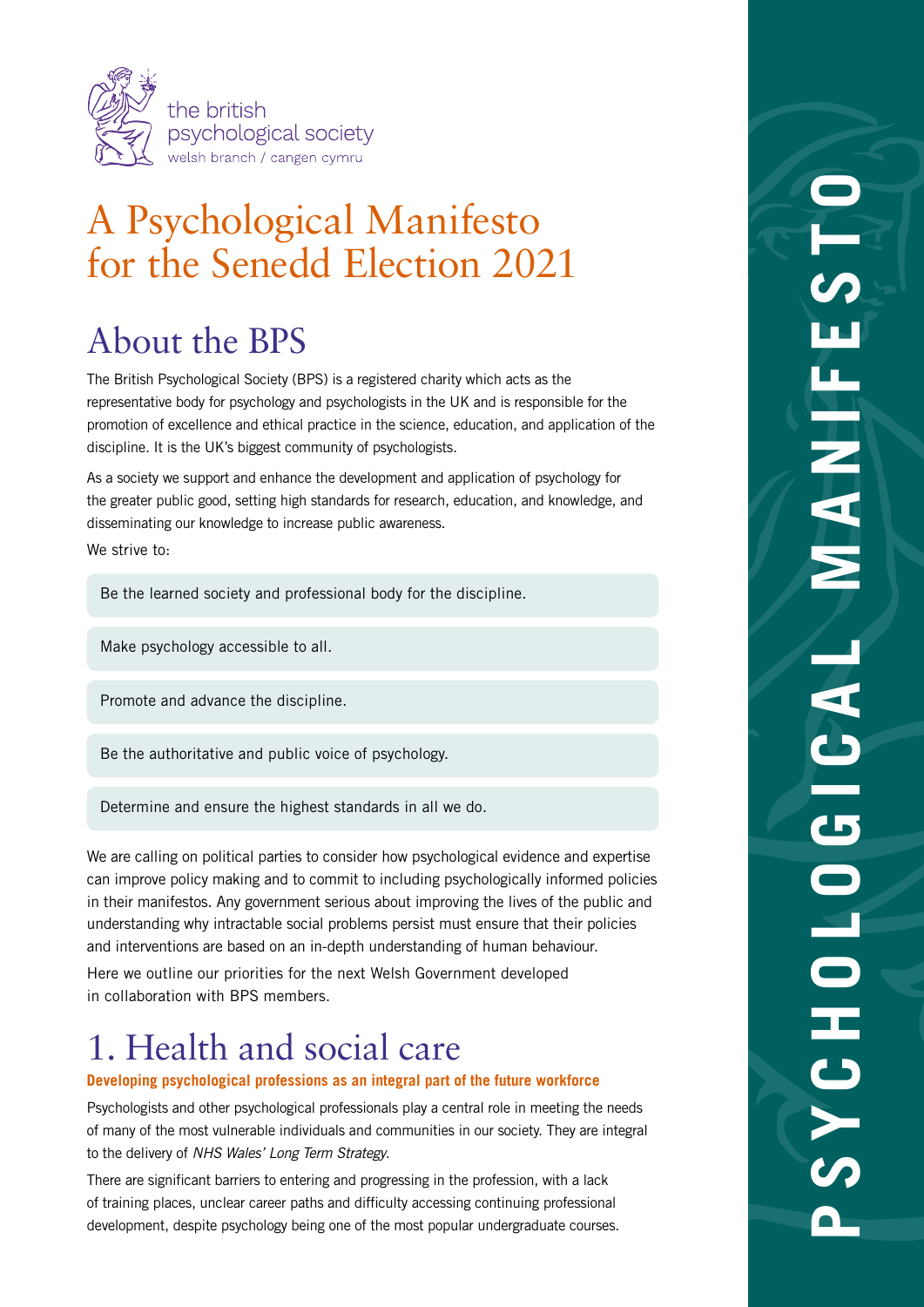**We call on the next Welsh Government to commit to developing psychological professions as an integral part of the future workforce, establishing strong leadership for psychological professions and protecting the public through smarter regulation. This will ultimately deliver interventions that can both reduce demands on the NHS and other relevant sectors and improve people's lives.**

## 2. Education and young people

#### **Support for under 5s**

Many children and young people will be facing a major disruption in their routine, education and social lives as a result of the Covid-19 pandemic – and will need support and encouragement more than ever. The BPS believes that interruptions to children and young people's basic needs will have a big impact on their emotions and behaviour.

Whilst we welcome the Welsh Government's recent funding of £3.75m towards mental health support in schools, we believe that further action is needed to address the increase in demand for support following the Covid-19 pandemic.

**We call on the next Welsh Government to include a commitment to develop a holistic health and wellbeing strategy for children from conception to age five, so that every child has the best start in life.**

#### **Support for students**

The mental health of both students and staff in higher (HE) and further (FE) education is a serious concern for the BPS.

To respond to the increasing mental health crisis in our universities and colleges, **we call on the next Welsh Government to ensure that all higher and further education institutions seek to make mental health and wellbeing a strategic priority, implementing a whole institution approach**. The aim of this approach would be not only to support students and staff struggling with their mental health but also seek to create a physical, cultural and learning environment that promotes wellbeing.

#### **Young people's mental health strategy**

The Welsh Government's *Together for Mental Health Delivery Plan 2019–2022* outlines its priority to improve access to support for the emotional and mental well-being of children and young people in Wales, but we believe that a specific dedicated strategy is needed for young people.

We support the Welsh Youth Parliament's call to improve access to services, and **we call on the next Welsh Government to deliver a strategy for young people's mental health, taking a 'young people's wellbeing in all policies' approach to future policy-making and addressing inequalities that can contribute towards worse mental health**.

### 3. Working lives

#### **Changes in working practice**

A significant change in working practices can be expected in future as a result of Covid-19. The most significant and visible trend is likely to be the migration of work from office to home. While this opens opportunities for organisations and employees, its success is likely to be dependent on how the changes in practice impact on the psychological contract. The [latest survey](https://phw.nhs.wales/topics/latest-information-on-novel-coronavirus-covid-19/how-are-you-doing/weekly-hayd-reports/week-8-report-how-are-we-doing-in-wales) from Public Health Wales has found that 64% of people believe that they have a better work life balance as a result of the Covid-19 restrictions. The same proportion think less travel resulting in less pollution may also be long-term benefit.

The BPS has published [guidance](https://www.bps.org.uk/coronavirus-resources/public/working-from-home) and considerations for employers and employees which will allow them to create healthy, sustainable homeworking conditions using the SHARE approach (Seek, Help, Assess, Reach, Evaluate).

**The BPS calls on the next Welsh Government to work with employers to ensure psychologically healthy workplaces – both at home and in offices - that support workers to thrive mentally and physically.**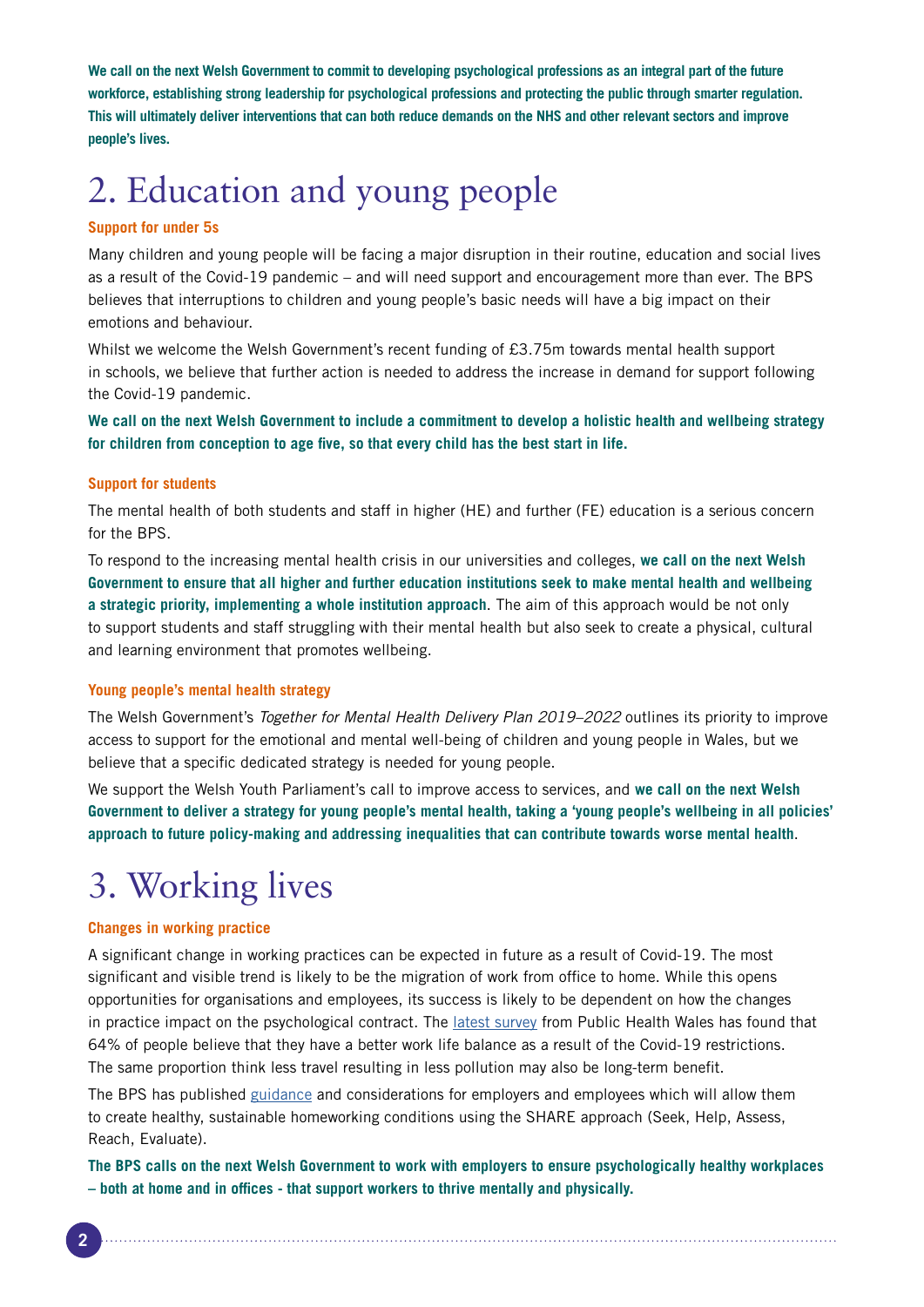### 4. From poverty to flourishing – Bringing psychology into action on poverty

Poverty is a systemic crisis in Wales. Across the country, 50,000 working-age adults are in poverty despite living in [households where all adults are working](https://statswales.gov.wales/Catalogue/Community-Safety-and-Social-Inclusion/Poverty/householdbelowaverageincome-by-year). Some 29% of children of Welsh children are also being [brought up in poverty](https://statswales.gov.wales/Catalogue/Community-Safety-and-Social-Inclusion/Poverty), with two thirds of children living in households where at least one adult is in a paid job.

These statistics present the stark reality of poverty in Wales, and the rest UK over the last year; however, the coronavirus crisis will undoubtedly exacerbate this situation. The full effects will not be known for some time, but they are likely to be lasting. Despite government action to try to protect workers and businesses, inevitably there have been thousands of job losses and many more people are struggling to make ends meet.

**We call on the next Welsh Government to take further action and ensure that policy interventions are quickly developed, to address the challenge of poverty in the longer term.**